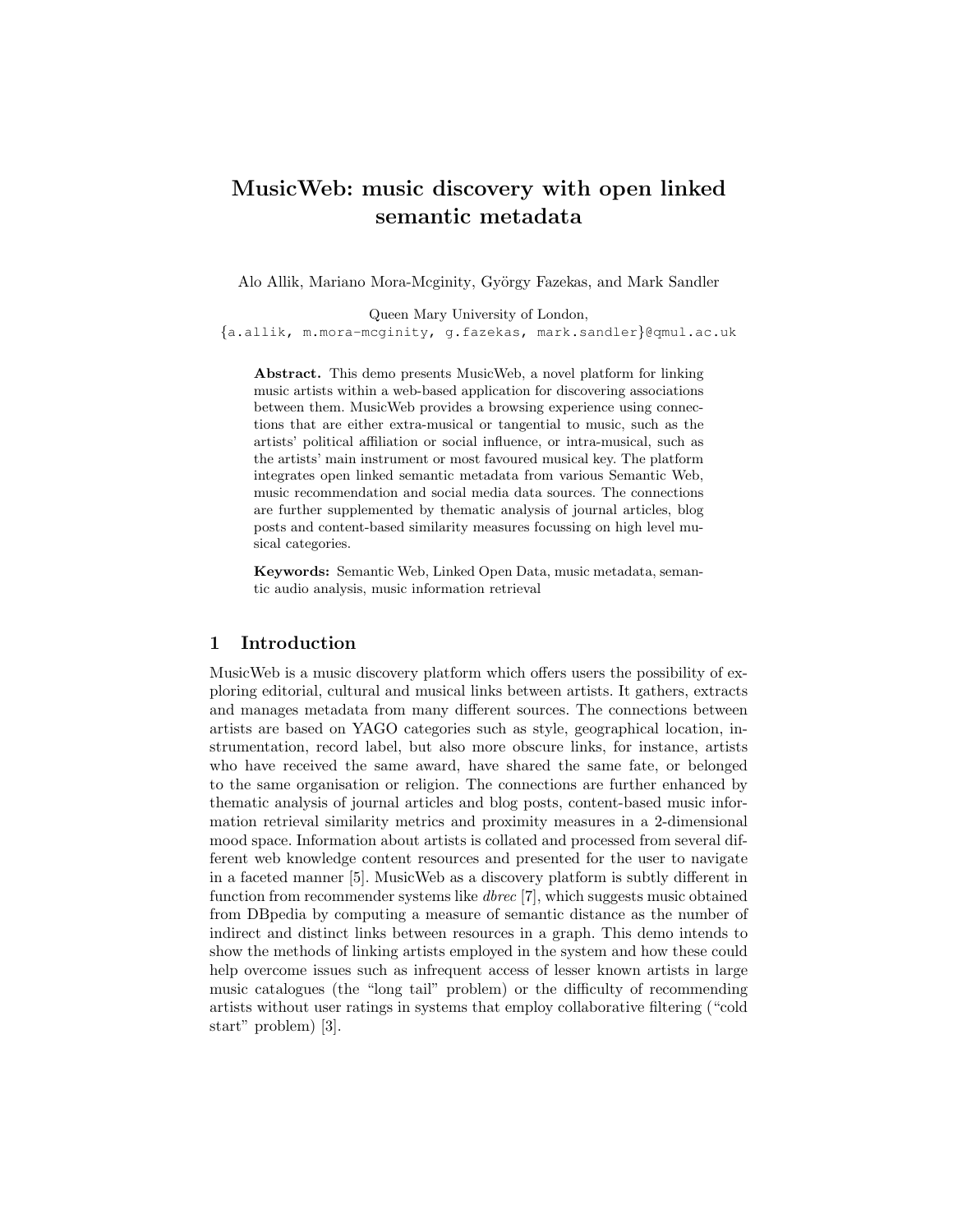

Fig. 1. Example of a MusicWeb artist page.

## 2 System overview

The core functionality of the platform relies on available SPARQL endpoints as well as various commercial and community-run APIs. More recently, novel services complement the platform to provide alternative ways to forge connections using natural language processing and machine learning methods. The front portal includes suggested links to selected artists and a search functionality from where users can navigate to individual artists pages. Each artist page contains a biography, a playlist of online audio and a selection of Youtube videos, as shown in Fig. 1. The MusicWeb API uses a number of LOD resources and Semantic Web ontologies to process and aggregate information about artists:

 $MusicBrainz<sup>1</sup>$  provides reliable and unambiguous identifiers for entities in music publishing metadata, including artists.

DBPedia<sup>2</sup> is used for building profiles and querying socio-cultural links between artists.

SameAs.org<sup>3</sup> manages URI co-references which is useful for mapping MusicBrainz identifiers to DBpedia entities.

YouTube API is used to query associated video content for the artist panel. Last.fm<sup>4</sup> provides recommendations based on crowd-sourced user listening habits. YAGO [4] semantic knowledge base enables collation of Wikipedia categories

 $\overline{1}$  http://musicbrainz.org

<sup>2</sup> http://dbpedia.org

<sup>3</sup> http://sameas.org

<sup>4</sup> http://last.fm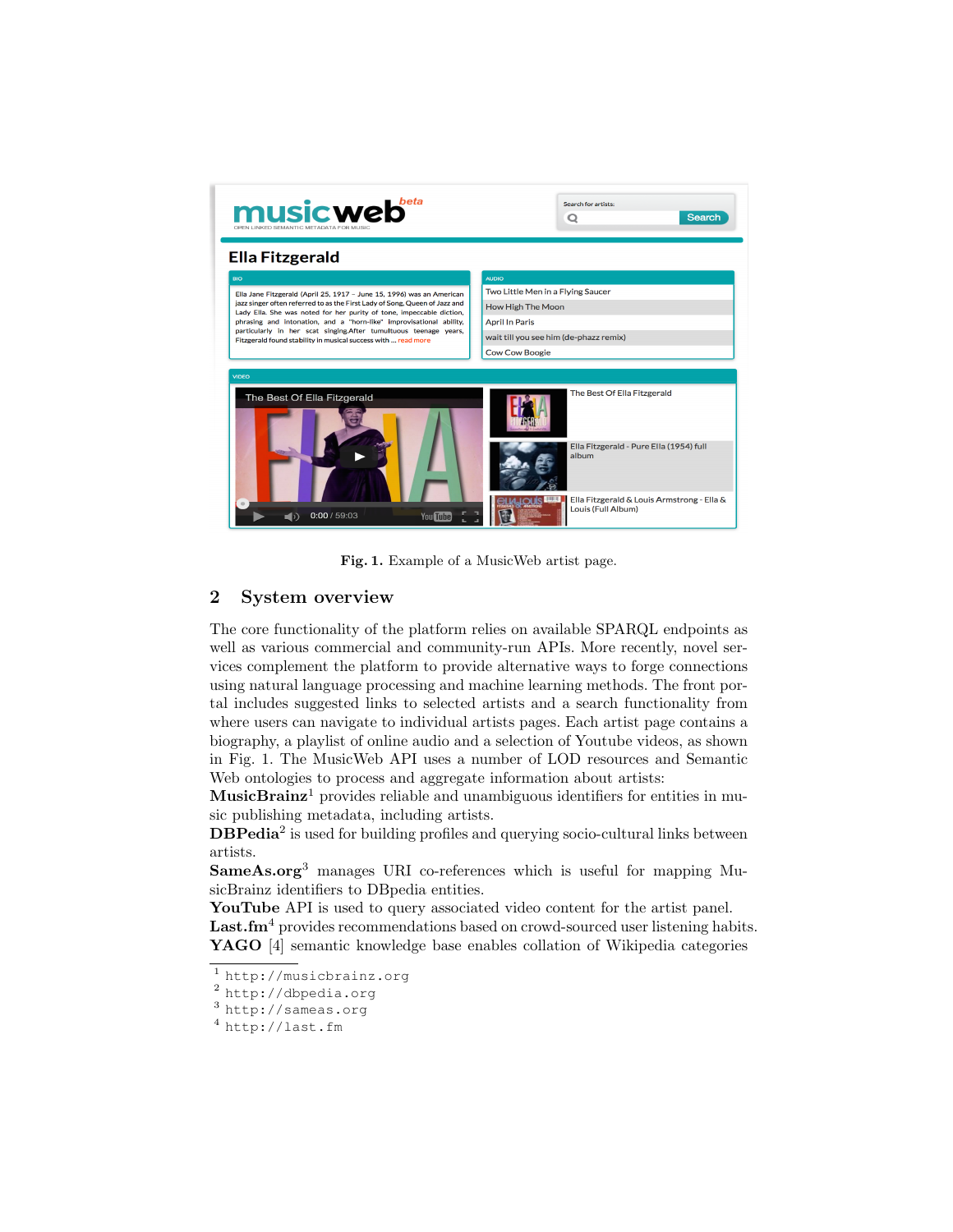for linking artists.

the Music Ontology [8] provides main concepts and properties for describing musical entities, including artists, on the Semantic Web.

AcousticBrainz<sup>5</sup> service, which gathers crowd-sourced acoustic information about music, facilitates content-based similarity calculation.

#### 3 Artist similarity

There are many ways in which artists can be considered related. MusicWeb uses Semantic Web technologies and linked data to facilitate faceted searching and displaying of information [6]. This is done by modeling artist similarities in four different domains: socio-cultural, research and journalistic literature, crowdsourced tag statistics and content-based information retrieval.

Socio-cultural connections between artists in MusicWeb are primarily derived from YAGO categories that are incorporated into entities in DBpedia. Many categories, in particular those that can be considered extra-musical or tangential to music, stem from the particular methodology used to derive YAGO categories from Wikipedia [4].

Literature-based linking is achieved by data-mining research articles and online publications using natural language processing. MusicWeb uses Mendeley<sup>6</sup> and Elsevier<sup>7</sup> databases for accessing research articles that are curated and categorised by keywords, authors and disciplines. Online newspapers, music magazines and blogs, on the other hand, constitute non-curated data. Relevant information in this case must be extracted from the body of the text by Web-crawling based on keywords or tags. The Alchemy  $API^8$  is then used for named entity recognition and keyword extraction.

Crowd-sourced tags enable modelling similarity based on projected mood. This method involves using the Semantic Web version of ILM10K music mood dataset that consists of over 4000 unique artists [1]. The dataset is based on crowd-sourced mood tag statistics from Last.fm users, which have been transformed to 2-dimensional coordinates reflecting energy and pleasantness. The similarity between artists is measured by first obtaining the average location of each artist based on their track coordinates. The average locations then enable computing distances between artists and using these as the similarity metric.

Content-based linking involves methodology of Music Information Retrieval (MIR) [2] which facilitate applications that rely on perceptual, statistical, semantic or musical features derived from audio using digital signal processing and machine learning methods. These features may include statistical aggregates computed from time-frequency representations extracted over short time windows. Higher-level musical features include keys, chords, tempo, rhythm, as well as semantic features like genre or mood, with specific algorithms to extract this information from audio. To exploit different types of similarity, we

<sup>5</sup> https://acousticbrainz.org/

<sup>6</sup> http://dev.mendeley.com/

<sup>7</sup> http://dev.elsevier.com/

<sup>8</sup> http://www.alchemyapi.com